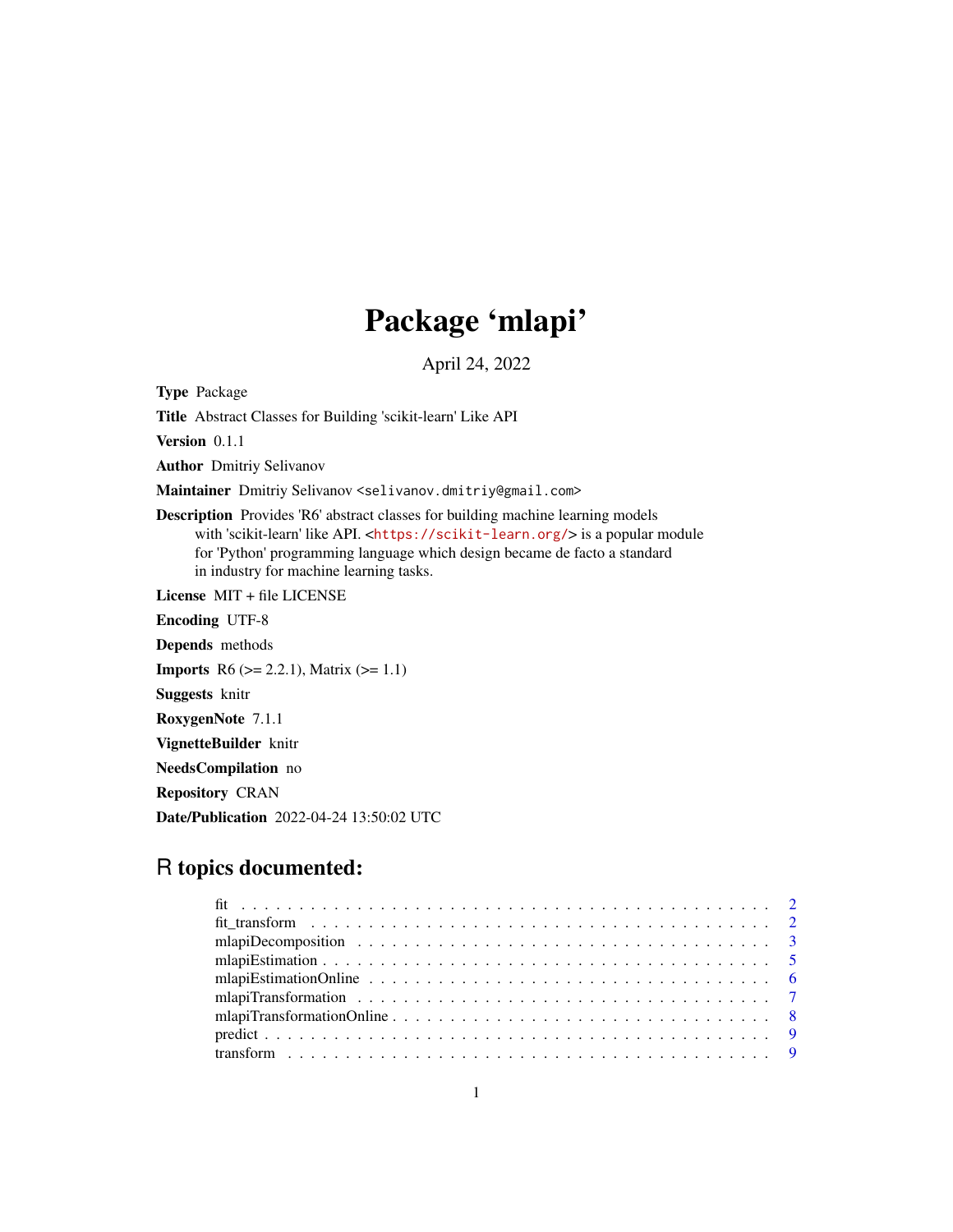#### <span id="page-1-0"></span> $\blacksquare$

#### Description

Generic function to fit models (inherited from [mlapiEstimation\)](#page-4-1)

#### Usage

```
fit(x, model, y = NULL, ...)
## S3 method for class 'Matrix'
fit(x, model, y = NULL, ...)## S3 method for class 'matrix'
fit(x, model, y = NULL, ...)
```
#### Arguments

| x     | A matrix like object, should <b>inherit from</b> Matrix <b>or</b> matrix                                                                                                        |
|-------|---------------------------------------------------------------------------------------------------------------------------------------------------------------------------------|
| model | instance of class estimator which should implement method with signature<br>\$fit(x,y,)                                                                                         |
|       | NULL by default. Optional response variable for supervised learning models.<br>Should inherit from vector or Matrix or matrix. See documentation for cor-<br>responding models. |
|       | additional data/model dependent arguments to downstream functions.                                                                                                              |

#### Value

invisible(object\$self())

fit\_transform *Fit model to the data, then transforms data*

#### Description

Generic function to fit transformers (inherits from [mlapiTransformation\)](#page-6-1)

#### Usage

```
fit\_transform(x, model, y = NULL, ...)## S3 method for class 'Matrix'
fit_{transform}(x, model, y = NULL, ...)## S3 method for class 'matrix'
fit_{transform}(x, model, y = NULL, ...)
```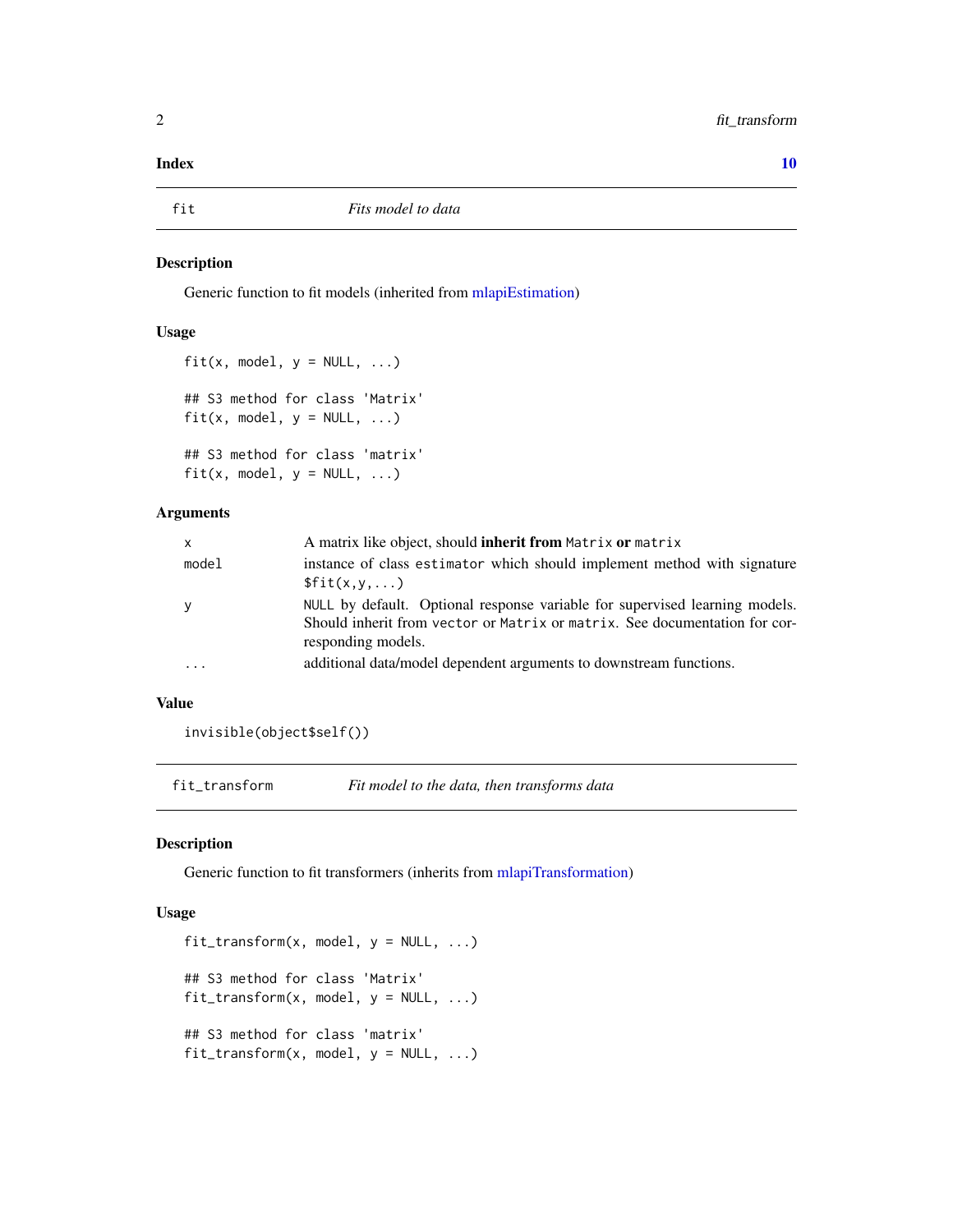#### <span id="page-2-0"></span>Arguments

| $\mathsf{x}$ | A matrix like object, should inherit from Matrix or matrix                                                                                                               |
|--------------|--------------------------------------------------------------------------------------------------------------------------------------------------------------------------|
| model        | instance of class estimator which should implement method with signature<br>\$fit(x,)                                                                                    |
| У            | NULL by default. Optional response variable for supervised models. Should<br><b>inherit from</b> vector Matrix or matrix. See documentation for corresponding<br>models. |
|              | additional data/model dependent arguments to downstream functions.                                                                                                       |

### Value

Transformed version of the x

<span id="page-2-1"></span>mlapiDecomposition *Base abstract class for all decompositions*

#### Description

Base class for all decompositions which are methods which can decompose matrix into 2 lowdimensional matrices  $x = f(A, B)$ . (Think of this Latent Dirichlet Allocation, Non-negative Matrix Factorization, etc). It iherits from [mlapiTransformation](#page-6-1) and additionally requires to implement components member.

Base class for all decompositions which are methods which can decompose matrix into 2 lowdimensional matrices  $x = f(A, B)$  incrementally. It iherits from [mlapiDecomposition](#page-2-1) and additionally requires to implement partial\_fit method which can learn components incrementally.

#### Usage

mlapiDecomposition

mlapiDecompositionOnline

#### Format

R6Class object.

#### Fields

components features embeddings. So if matrix is decomposed in a form  $x = f(A,B)$  where  $X =$  $n\$ \*m,  $A = n\$ \*k,  $B = k\$ \*m them  $B =$  components

components features embeddings. So if matrix is decomposed in a form  $x = f(A, B)$  where  $X =$  $n\$ \*m, A = n\\*k, B = k\\*m them B = components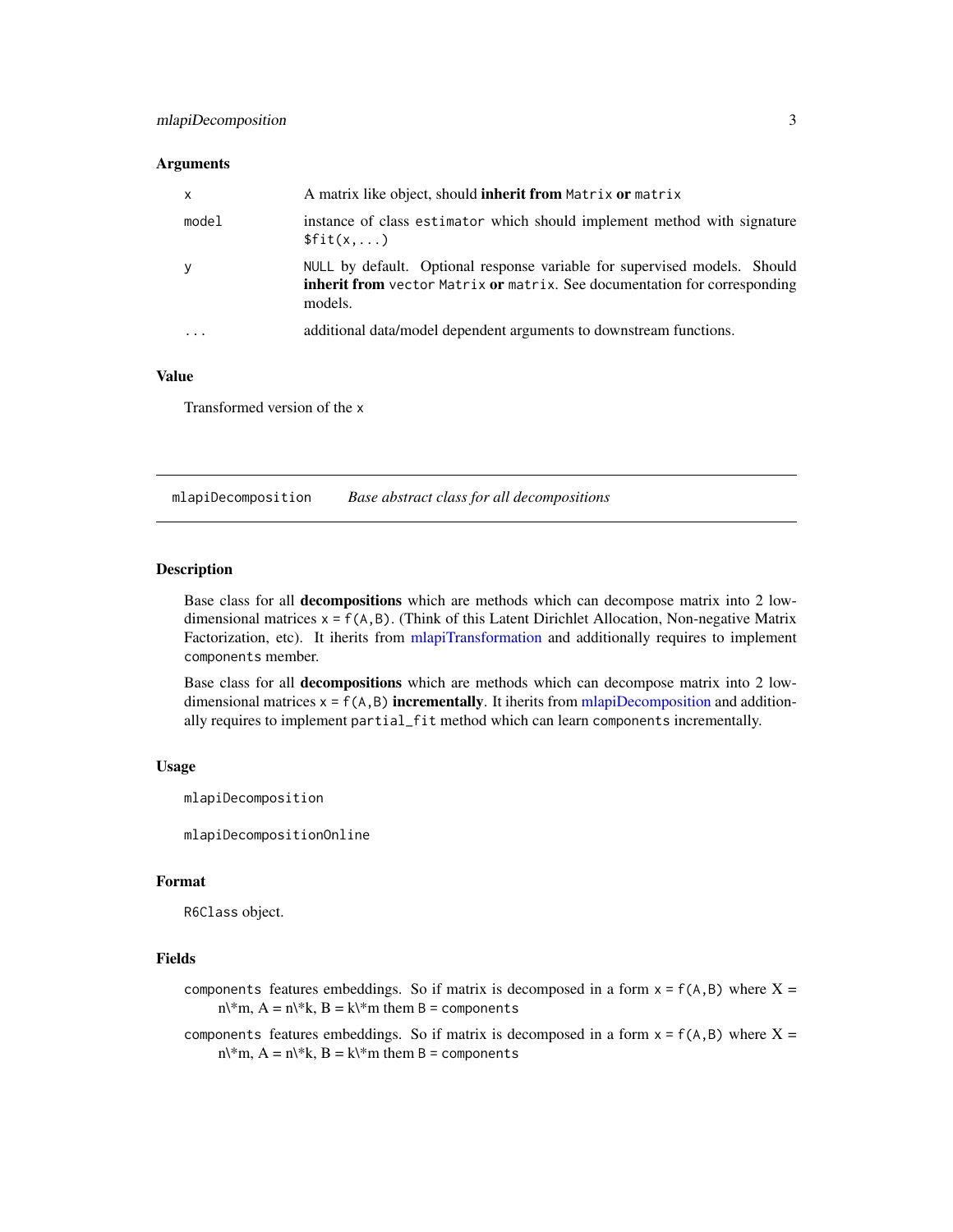#### Methods

```
$fit_transform(x, y = NULL, ...)
```
 $\frac{\pi}{2}$  transform $(x, \ldots)$  Performs transformation of the new data (after model was trained)

 $$fit_transform(x, y = NULL, ...)$ 

 $$partial_fit(x, y = NULL, ...)$ 

 $\frac{\pi}{3}$  transform(x, ...) Performs transformation of the new data (after model was trained)

#### Arguments

- x A matrix like object, should inherit from Matrix or matrix. Allowed classes should be defined in child classes.
- y NULL. Optional taget variable. Usually this should be NULL. There few cases when it could be used.
- ... additional parameters with default values
- x A matrix like object, should inherit from Matrix or matrix. Allowed classes should be defined in child classes.
- y NULL. Optional taget variable. Usually this should be NULL. There few cases when it could be used.
- ... additional parameters with default values

#### Examples

```
TruncatedSVD = R6::R6Class(
 classname = "TruncatedSVD",
 inherit = mlapi::mlapiDecomposition,
 public = list(
   initialize = function(rank = 10) {
     private$rank = rank
     super$set_internal_matrix_formats(dense = "matrix", sparse = NULL)
   },
   fit\_transform = function(x, ...)x = super\private$n_features = ncol(x)svd_fit = svd(x, nu = private$rank, nv = private$rank, ...)sing_values = svd_fit$d[seq_len(private$rank)]
     result = svd_fit$u %*% diag(x = sqrt(sing_value s))private$components_ = t(svd_fit$v %*% diag(x = sqrt(sing_values)))
     rm(svd_fit)
     rownames(result) = rownames(x)colnames(private$components_) = colnames(x)
     private$fitted = TRUE
     invisible(result)
   },
   transform = function(x, \ldots) {
     if (private$fitted) {
       stopifnot(ncol(x) == ncol(private$components_))lhs = tcrossprod(private$components_)
```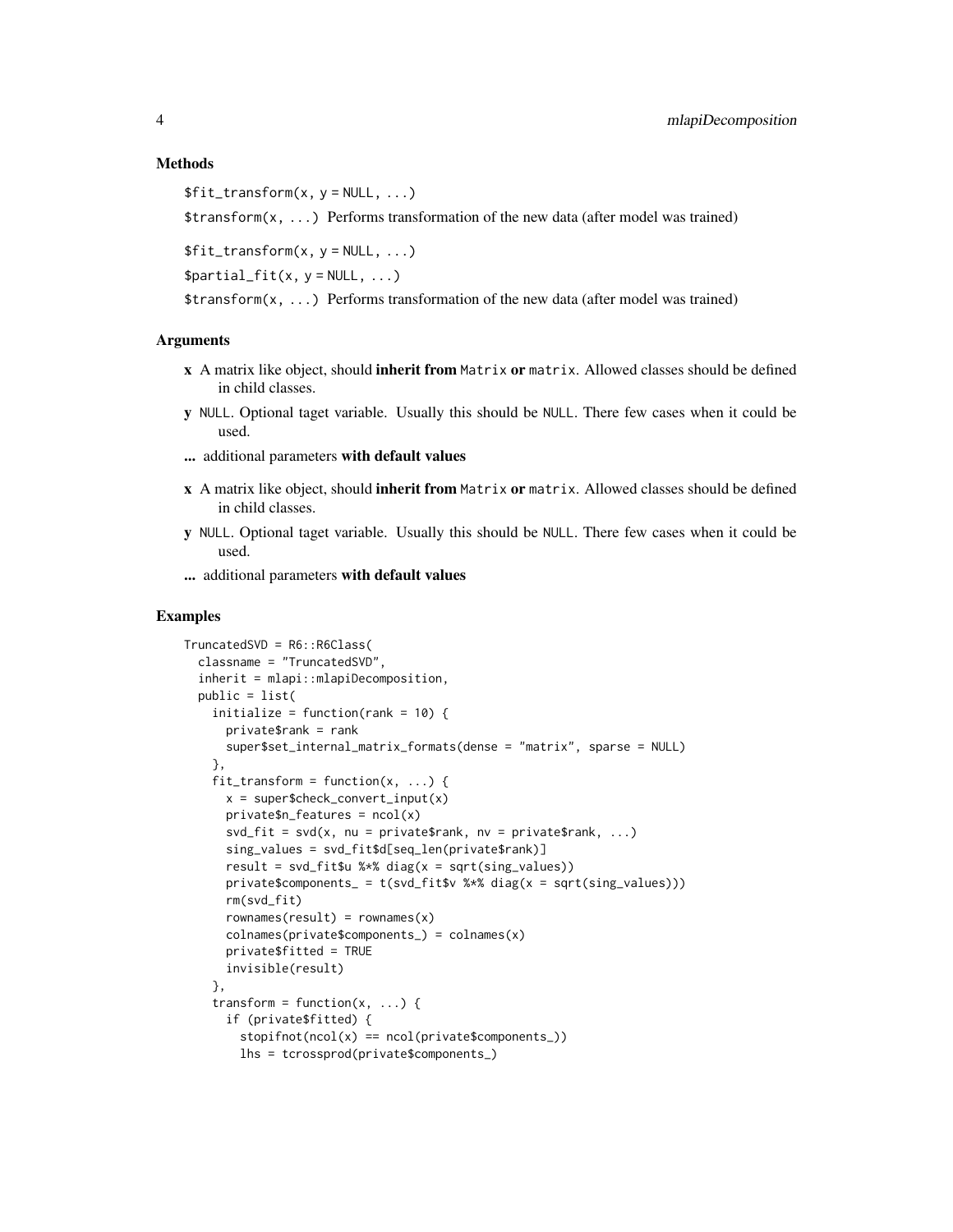```
rhs = as.matrix(tcrossprod(private$components_, x))
        t(solve(lhs, rhs))
      }
      else
        stop("Fit the model first woth model$fit_transform()!")
    }
  ),
  private = list(
    rank = NULL,n_features = NULL,
    fitted = NULL
  )
\mathcal{L}set.seed(1)
model = TruncatedSVD$new(2)
x = matrix(sample(100 * 10, replace = TRUE), ncol = 10)x_trunc = model$fit_transform(x)
dim(x_trunc)
x_ttrunc<sub>-2</sub> = model$transform(x)
sum(x_trunc_2 - x_trunc)
#' check pipe-compatible S3 interface
x_trunc<sub>-2-s3</sub> = transform(x, model)
identical(x_trunc_2, x_trunc_2_s3)
```
<span id="page-4-1"></span>mlapiEstimation *Base abstract class for all classification/regression models*

#### Description

Base class for all estimators. Defines minimal set of members and methods(with signatires) which have to be implemented in child classes.

#### Usage

mlapiEstimation

#### Format

R6Class object.

#### Methods

 $$fit(x, y, ...)$ 

 $$predict(x, ...)$  Makes predictions on new data (after model was trained)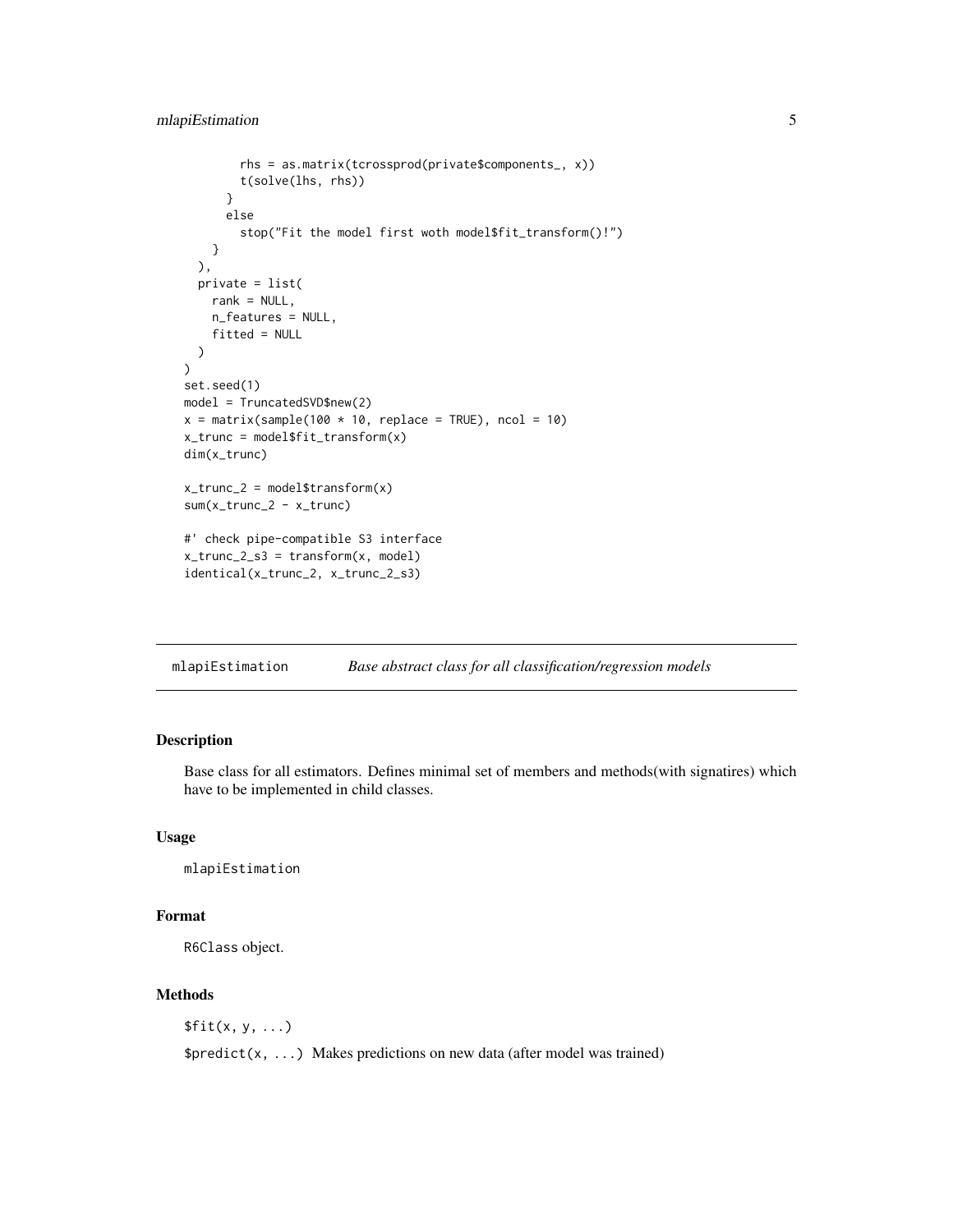#### <span id="page-5-0"></span>Arguments

- x A matrix like object, should inherit from Matrix or matrix. Allowed classes should be defined in child classes.
- y target usually vector, but also can be a matrix like object. Allowed classes should be defined in child classes.
- ... additional parameters with default values

#### Examples

```
SimpleLinearModel = R6::R6Class(
classname = "mlapiSimpleLinearModel",
inherit = mlapi::mlapiEstimation,
public = list(
 initialize = function(tol = 1e-7) {
   private$tol = tol
   super$set_internal_matrix_formats(dense = "matrix", sparse = NULL)
 },
 fit = function(x, y, ...) {
   x = super\stopifnot(is.vector(y))
   stopifnot(is.numeric(y))
   stopifnot(nrow(x) == length(y))private$n_features = ncol(x)
  private$coefficients = .lm.fit(x, y, tol = private$tol)[["coefficients"]]
},
predict = function(x) {
  stopifnot(ncol(x) == private\$n_features)x %*% matrix(private$coefficients, ncol = 1)
}
),
private = list(
 tol = NULL,coefficients = NULL,
 n_features = NULL
))
set.seed(1)
model = SimpleLinearModel$new()
x = matrix(sample(100 * 10, replace = TRUE), ncol = 10)y = sample(c(0, 1), 100, replace = TRUE)model$fit(as.data.frame(x), y)
res1 = model$predict(x)# check pipe-compatible S3 interface
res2 = predict(x, model)
identical(res1, res2)
```
mlapiEstimationOnline *Base abstract class for all classification/regression models which can be trained incremendally (online)*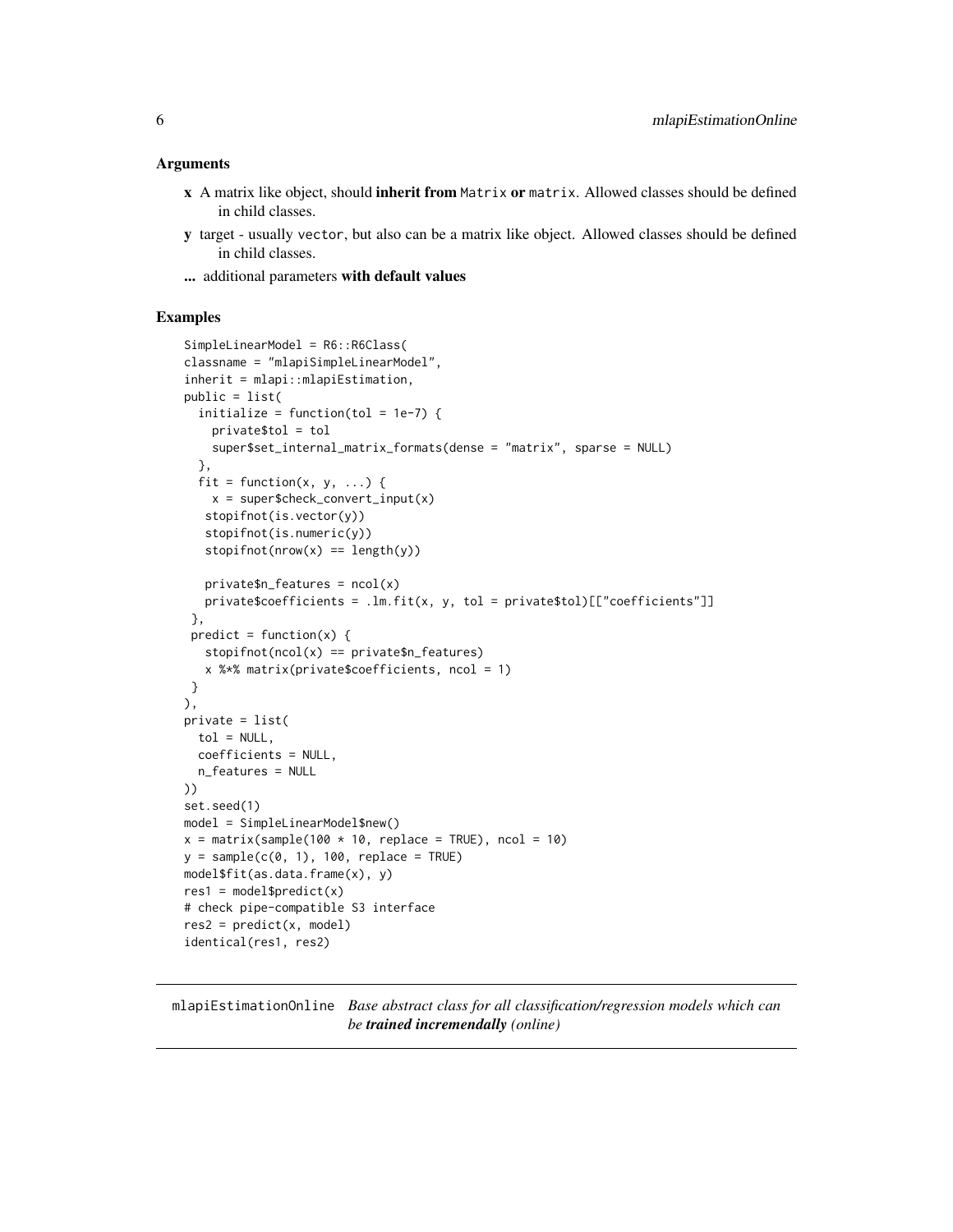#### <span id="page-6-0"></span>mlapiTransformation 7

#### Description

Base class for all online estimators. This class inherits from [mlapiEstimation](#page-4-1) and additionally requires to implement  $\text{spartial\_fit}(x,y,...)$  method. Idea is that user can pass x, y in chunks and model will be updated/refined incrementally.

#### Usage

mlapiEstimationOnline

#### Format

R6Class object.

#### Methods

 $$fit(x, y, ...)$ \$partial\_fit(x, y, ...)

\$predict(x, ...) Makes predictions on new data (after model was trained)

#### Arguments

- x A matrix like object, should inherit from Matrix or matrix. Allowed classes should be defined in child classes.
- y target usually vector, but also can be a matrix like object. Allowed classes should be defined in child classes.
- ... additional parameters with default values

<span id="page-6-1"></span>mlapiTransformation *Base abstract class for all transformations*

#### Description

Base class for all online transformations.

#### Usage

mlapiTransformation

#### Format

R6Class object.

#### Methods

 $$fit_transform(x, y = NULL, ...)$  $\frac{\pi}{3}$  transform $(x, \ldots)$  Performs transformation of the new data (after model was trained)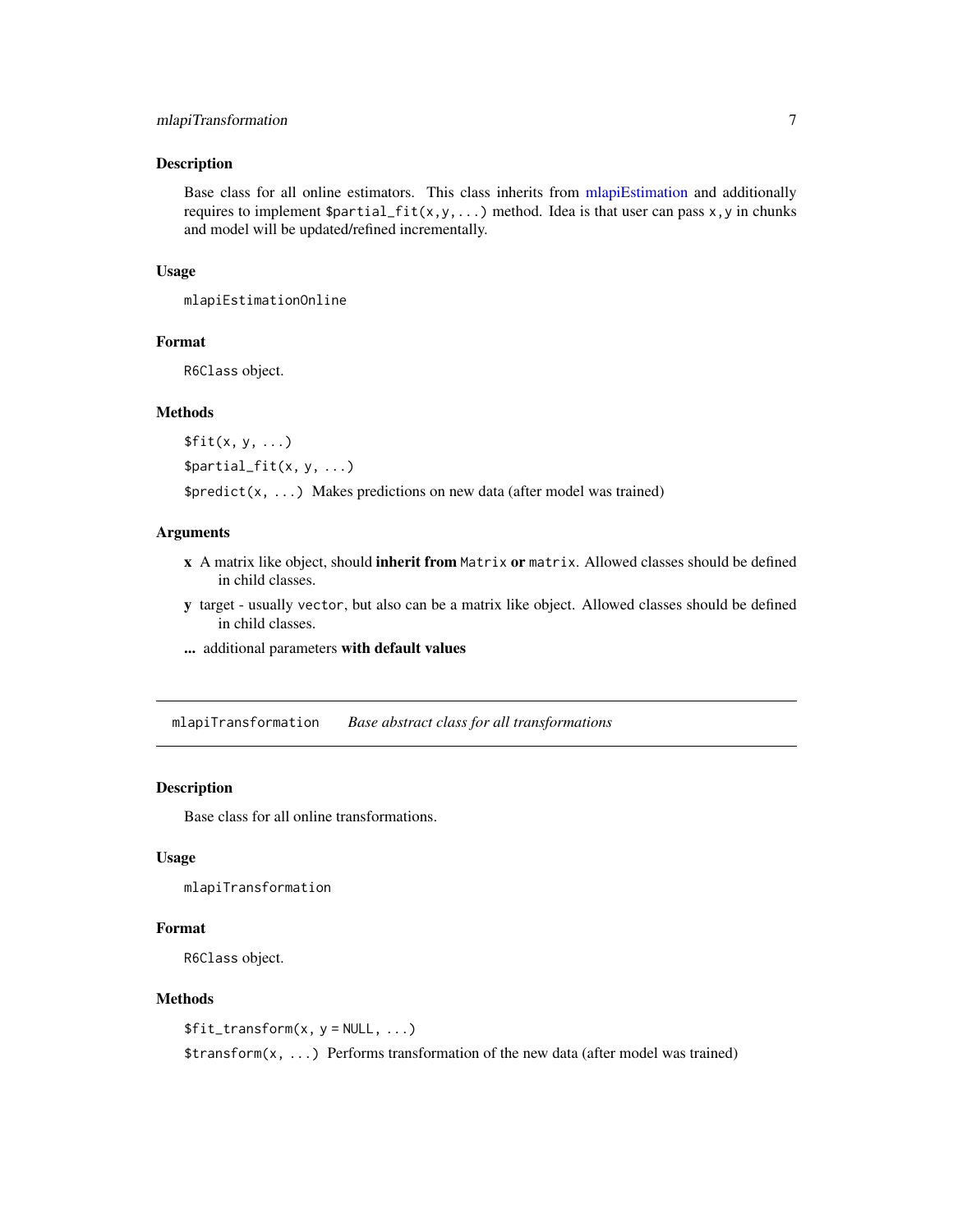#### <span id="page-7-0"></span>Arguments

- x A matrix like object, should inherit from Matrix or matrix. Allowed classes should be defined in child classes.
- y NULL. Optional taget variable. Usually this should be NULL. There few cases when it could be used.
- ... additional parameters with default values

mlapiTransformationOnline

*Base abstract class for all transformations which can be trained incremendally (online)*

#### Description

Base class for all online transformations. This class inherits from [mlapiTransformation](#page-6-1) and additionally requires to implement  $\text{Spartial}_f$ it(x,y,...) method. Idea is that user can pass x,y in chunks and model will be updated/refined incrementally.

#### Usage

mlapiTransformationOnline

#### Format

R6Class object.

#### Methods

 $$fit_transform(x, y = NULL, ...)$ 

\$transform(x, ...) Performs transformation of the new data (after model was trained)

#### Arguments

- x A matrix like object, should inherit from Matrix or matrix. Allowed classes should be defined in child classes.
- y NULL. Optional taget variable. Usually this should be NULL. There few cases when it could be used.
- ... additional parameters with default values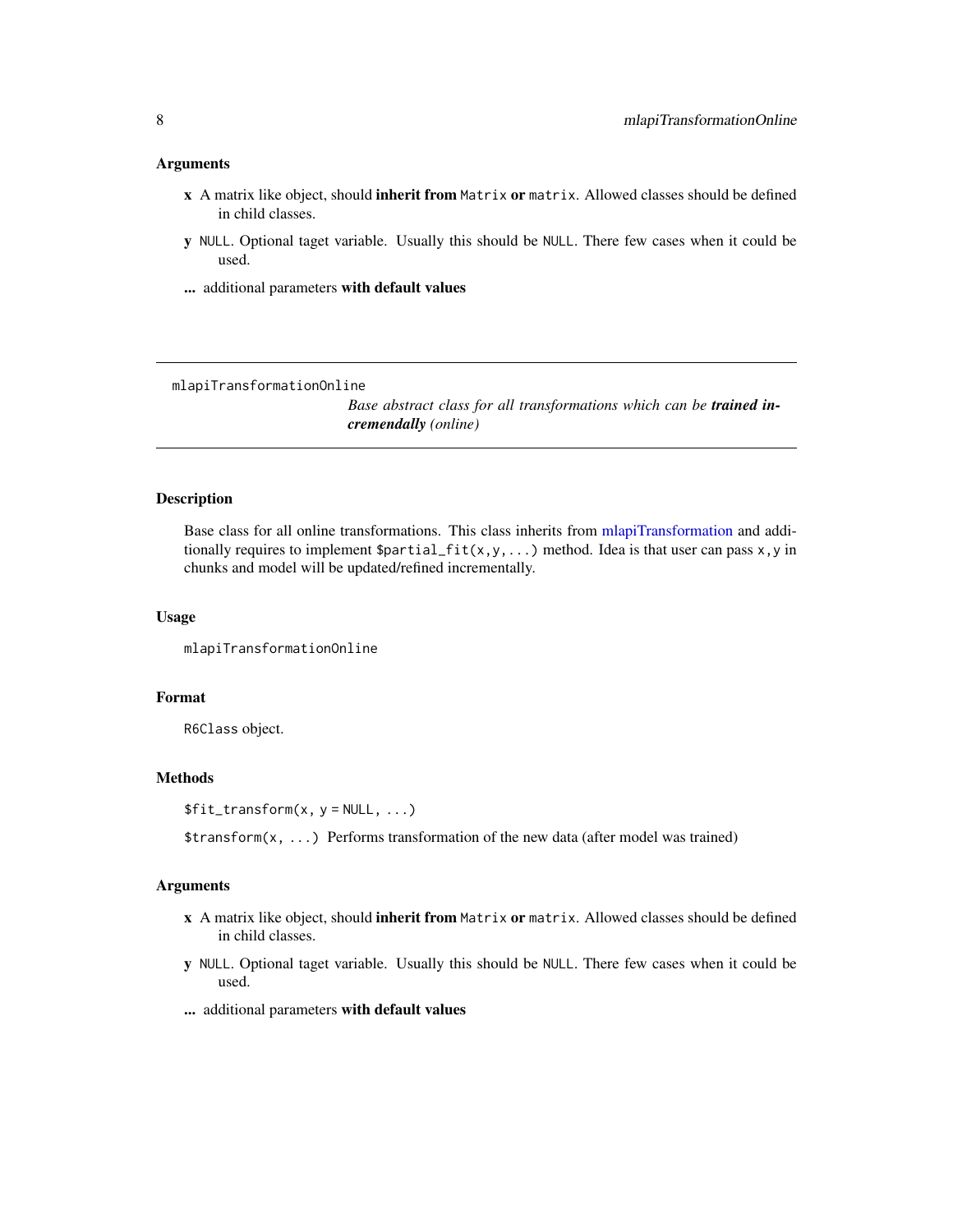<span id="page-8-0"></span>

#### Description

Makes predictions on new data using pre-trained model (inherits from [mlapiEstimation\)](#page-4-1)

#### Usage

```
## S3 method for class 'matrix'
predict(object, model, ...)
## S3 method for class 'Matrix'
predict(object, model, ...)
```
#### Arguments

| object                  | $=$ x in other methods. A matrix like object, should inherit from Matrix or                         |
|-------------------------|-----------------------------------------------------------------------------------------------------|
|                         | matrix                                                                                              |
| model                   | object which <b>inherits</b> class mlapiEstimation which implements method model \$predict( $x$ , ) |
| $\cdot$ $\cdot$ $\cdot$ | additional data/model dependent arguments to downstream functions                                   |

#### Description

Generic function to transform data with pre-trained model (inherits from [mlapiTransformation\)](#page-6-1)

#### Usage

```
## S3 method for class 'Matrix'
transform(`_data`, model, ...)
```

```
## S3 method for class 'matrix'
transform(`_data`, model, ...)
```
#### Arguments

| data  | $=$ x in other methods. A matrix like object, should <b>inherit from</b> Matrix or<br>matrix      |
|-------|---------------------------------------------------------------------------------------------------|
|       |                                                                                                   |
| model | object of class mlapiTransformation which implements method $\frac{1}{2}$ transform $(x, \ldots)$ |
| .     | additional data/model dependent arguments to downstream functions.                                |